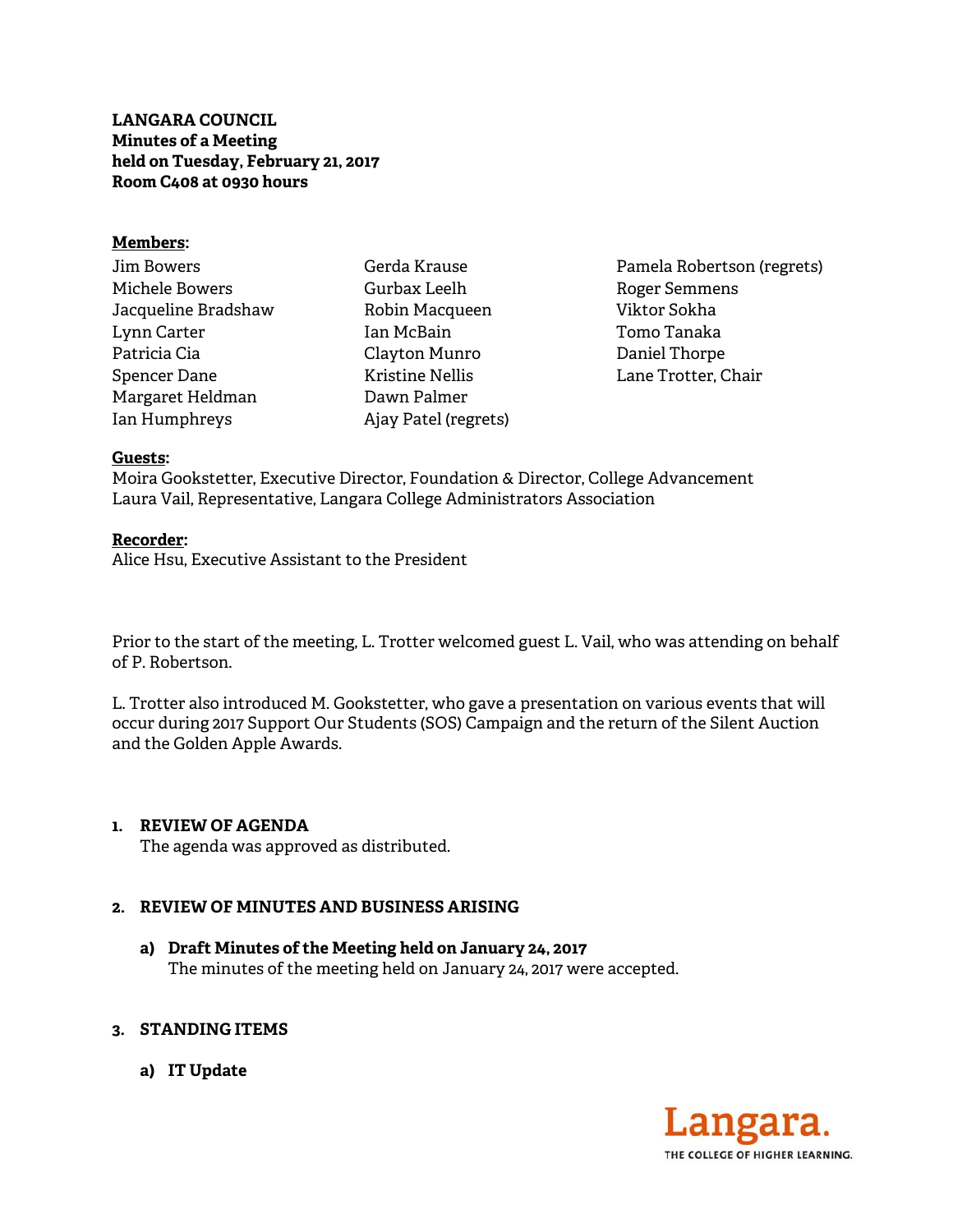V. Sokha advised that IT has been working on hiring additional staff members to help reduce the backlog projects of our Enterprise Resource Planning (ERP) system. The hiring process will conclude soon and it is anticipated that the first review of the backlog projects will be done by the end of the month.

V. Sokha also advised that the major project IT is currently undertaking is the ERP Business Case project, which is the first step for getting a new ERP system. Several meetings had been conducted with People Services, Student Services and Finance departments over the past month. The plan is to conclude this project by the end of February 2017 and have the results, including a more precise price and the roadmap for acquiring and implementing a new ERP system, presented to the Senior Leadership Team and then to the College Board, and shared with the College community.

Discussions ensued and members' questions were answered.

## **4. CURRICULUM ITEMS**

## **a) Education Council Meeting held on January 24, 2017**

G. Krause referred to the summary report attached to the agenda for the Education Council meeting held on January 24, 2017 and highlighted the following:

- Many minor program changes and course changes came through.
- There were two new courses: Mark 2500 Selling Skills and Communication and FMGT 2116 – Personal Financial Planning I.
- A Bylaw revision was made to allow the Education Council Chair to facilitate a decision when an urgent matter arises while Education Council members are unable to convene.
- Continuing Studies had several program revisions to ensure the programs stay upto-date with the market.
- The Department of Geography has changed its name to Department of Geography & Geology.

The Education Council summary report for January 24, 2017 was received for information.

# **5. FOR ACTION**

**a) Policy D6001 – Educational Assistance** 

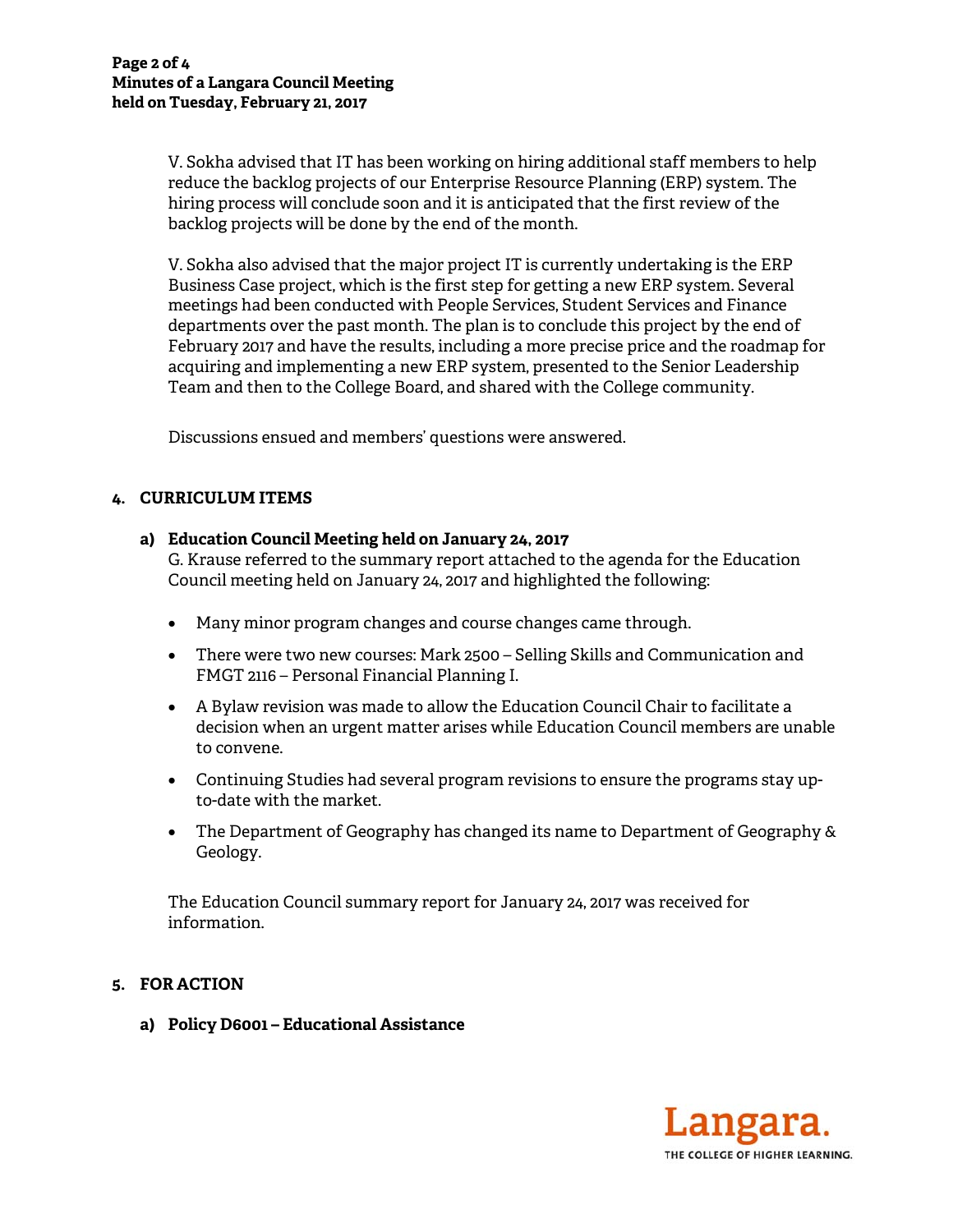D. Palmer advised that Policy D6001 is consistent with the College's Leadership Development program and demonstrates the College's commitment to invest in our employees. This policy does not compete with the existing tuition fee waiver and other subsidies the College is already offering. It is mainly for supporting the financial commitment required to complete a degree, a certificate, or a professional designation program.

D. Palmer noted that this support is available for all staff and faculty members but there are some decision criteria and service commitment requirements outlined in section 4 and section 6 in the Procedures and Decision Criteria document that is attached to Policy D6001.

In response to a question, D. Palmer advised that \$50,000 has been added to the annual Leadership Development budget but it could vary from year to year depending on the applications received.

In response to a suggestion made by L. Carter, D. Palmer agreed that it is a good idea to publish the names of the employees who are awarded financial assistance under this policy.

It was moved by D. Palmer, seconded by J. Bradshaw:

**THAT, Policy D6001 – Educational Assistance be recommended to the President for approval.** 

**Carried Unanimously.** 

## **6. FOR INFORMATION**

## **a) President's Report**

L. Trotter highlighted the following events mentioned in the President's Report attached to the agenda:

- He was invited to deliver an opening speech at the 12<sup>th</sup> International Intercollegiate Kendo Taikai (Tournament) hosted at Langara on January 28, 2017.
- He attended the Vancouver Chinatown Spring Festival Celebration Banquet on January 29, 2017 with a number of colleagues to represent Langara. He was invited to say a few words as the College was one of the event sponsors and the first postsecondary education institution ever attended this event in its 30 plus years of history.
- He thanked Asian Studies Department for organizing the annual Asian Studies Day, which was held on February 7<sup>th</sup> this year. He is pleased to see many Consulate Generals and consular staff participated in this event and he also enjoyed the Chinese traditional dance and a Kendo demonstration presented at the event.